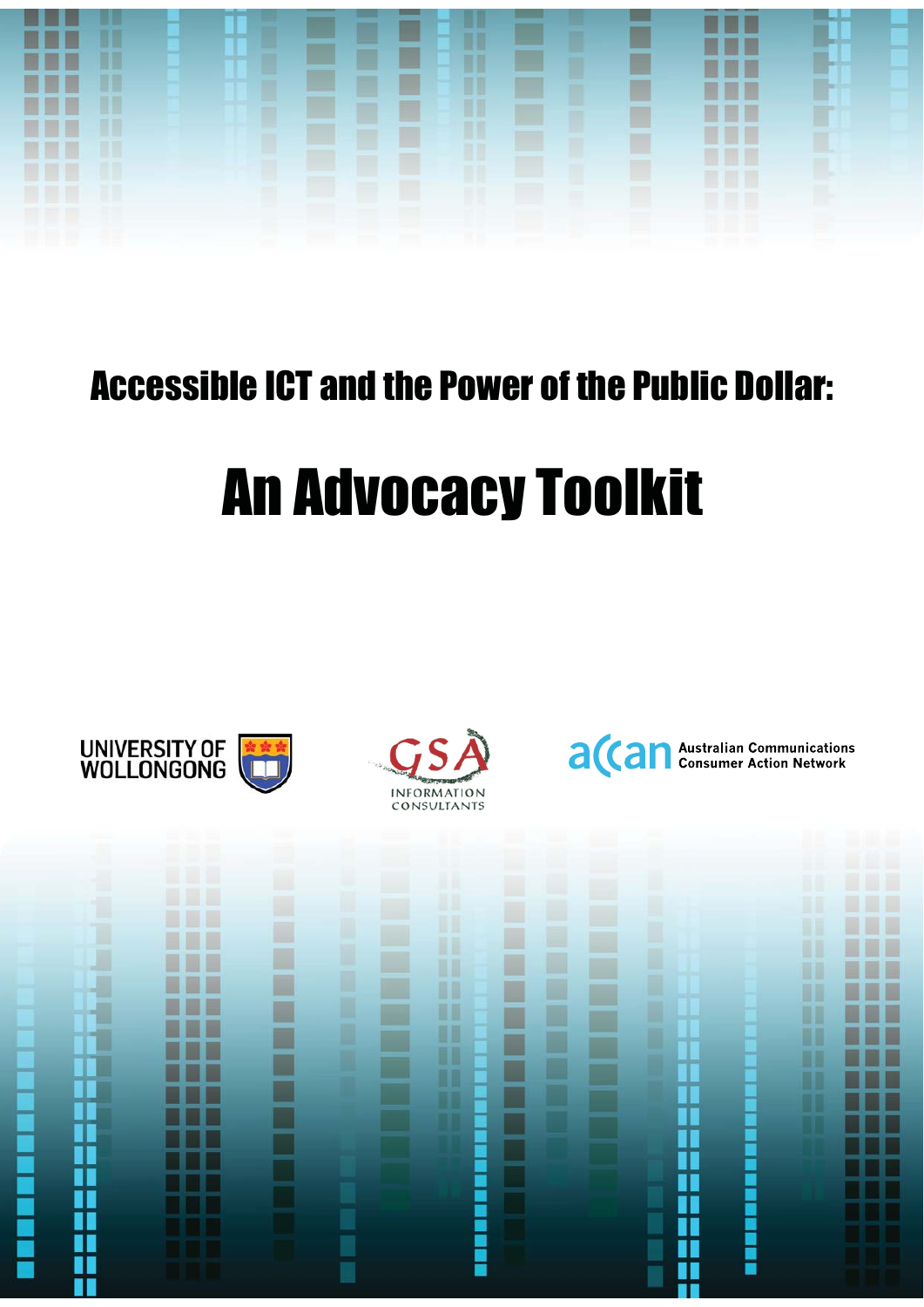#### Accessible ICT and the power of the public dollar: An advocacy toolkit

University of Wollongong and GSA Information Consultants

Supported by a grant from the Australian Communications Consumer Action Network (ACCAN)

Published in 2012

This project is supported by the Australian Communications Consumer Action Network's Grants Scheme. As the peak consumer representation body in communications, ACCAN awards grants each year to research and advocacy projects that align with its goal of available, accessible and affordable communications for all Australians. ACCAN's activities are supported by funding from the Commonwealth Department of Broadband, Communications and the Digital Economy. Visit www.accan.org.au for more information.

University of Wollongong Website: www.uow.edu.au E-mail: wjt@uow.edu.au Telephone: 1300 367 869

GSA Information Consultants Website: www.gsa.com.au E-mail: g.astbrink@gsa.com.au Telephone: +61 417 715738

Australian Communications Consumer Action Network Website: www.accan.org.au E-mail: grants@accan.org.au Telephone: +61 2 9288 4000 TTY: +61 2 9281 5322



This work is copyright, licensed under the Creative Commons Attribution 3.0 Australia Licence and can be cited as: Tibben, W. J. and Astbrink, G. 2012, *Accessible ICT and the power of the public dollar: An advocacy toolkit*, Australian Communications Consumer Action Network, Sydney.

To view a copy of this license, visit http://creativecommons.org/licenses/by/3.0/au/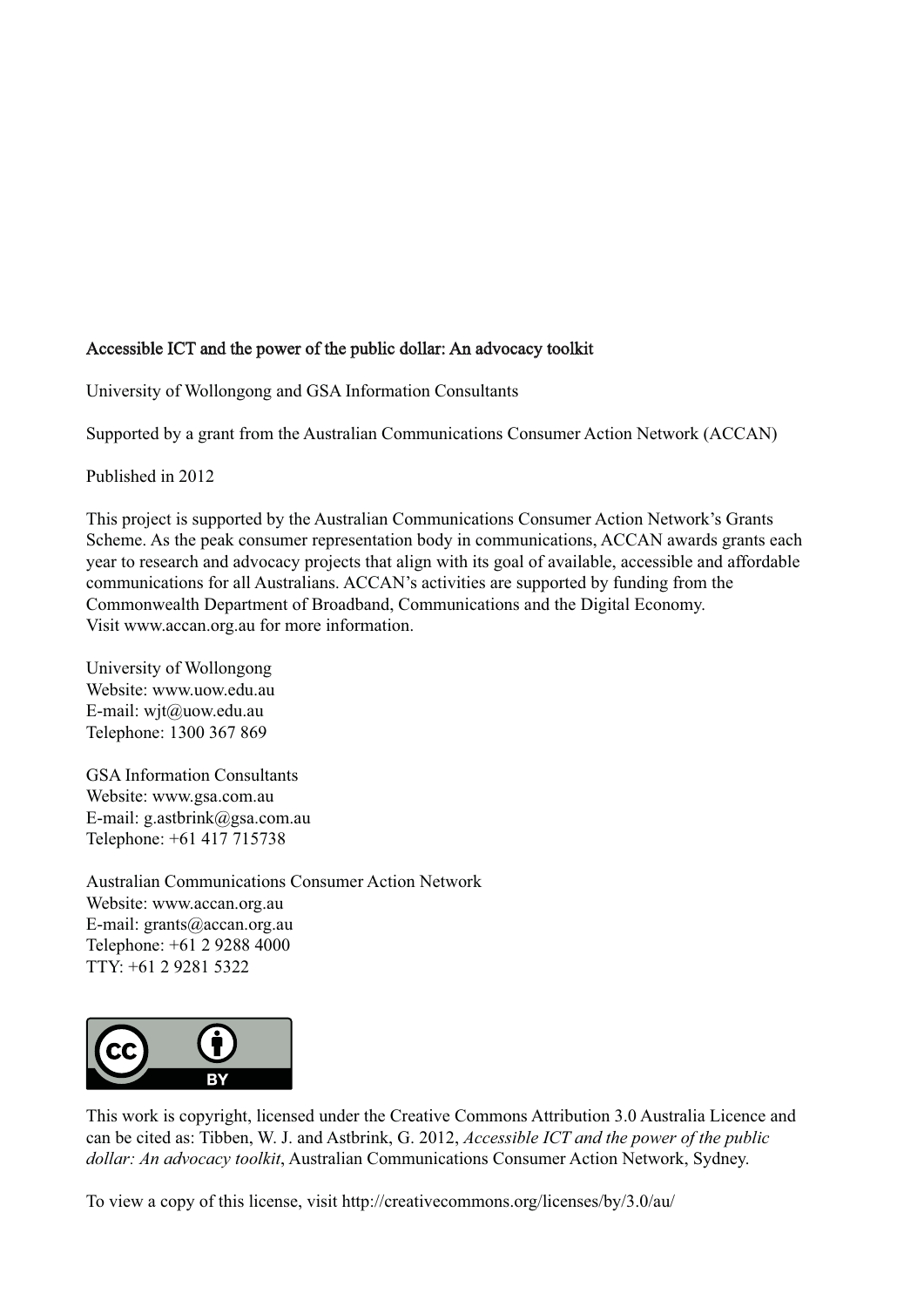

Outernment purchasing (usually called public procurement) can be used as a vehicle for social change.<br>Governments on a local, state and federal level are major purchasers of goods and services. Companies overnment purchasing (usually called public procurement) can be used as a vehicle for social change. are keen to supply goods and services to government as it is a strong and reliable source of income.

Because the government is one of the largest buyers of ICT, they have the power to stimulate the market to give us a greater choice of accessible products and services. If, as part of the tender process, governments explicitly said they wanted to buy ICT that is accessible for people with a disability, companies would then try harder to include those features when designing and developing new products.

If companies were alerted to the value of accessibility features in ICTs, it would create a flow-on effect where a greater choice of accessible ICTs would then be available on the market for everyone to buy.

Including accessibility criteria in government ICT purchasing would also help to ensure that public service workplaces are accessible for current and future employees with a disability and that public sector electronic information and services are accessible to all.

T his approach is used in other countries and it needs to happen in Australia as well. When accessibility criteria are included in government ICT purchasing policy, companies recognise and respond to the new market conditions. When this is underpinned by disability rights-based legislation, the case becomes even stronger. You and your organisation can help build momentum behind this powerful idea.

#### Key Terms

**ICT** – Information and Communications Technology. Any technology that helps you communicate or seek information, such as telephones, computers, and Internet-enabled devices as well as software.

**Accessible ICT** – ICT that people with a disability can use on an equal basis with others.

**Public Procurement** – The government's purchasing system: the process by which government purchases goods and services for use by its staff (public service employees) or for the provision of services to the public by government.

**Tender** – When governments need to purchase goods or services, they put out a request for tender to suppliers. This is a call for offers of the best deal and includes a specification of the product that the government wishes to purchase.

**Workplace Modifications** – Making changes in the workplace for a particular person with a disability. This could mean making adjustments to existing phones, computers and the network, or providing assistive technologies for the person to use.

1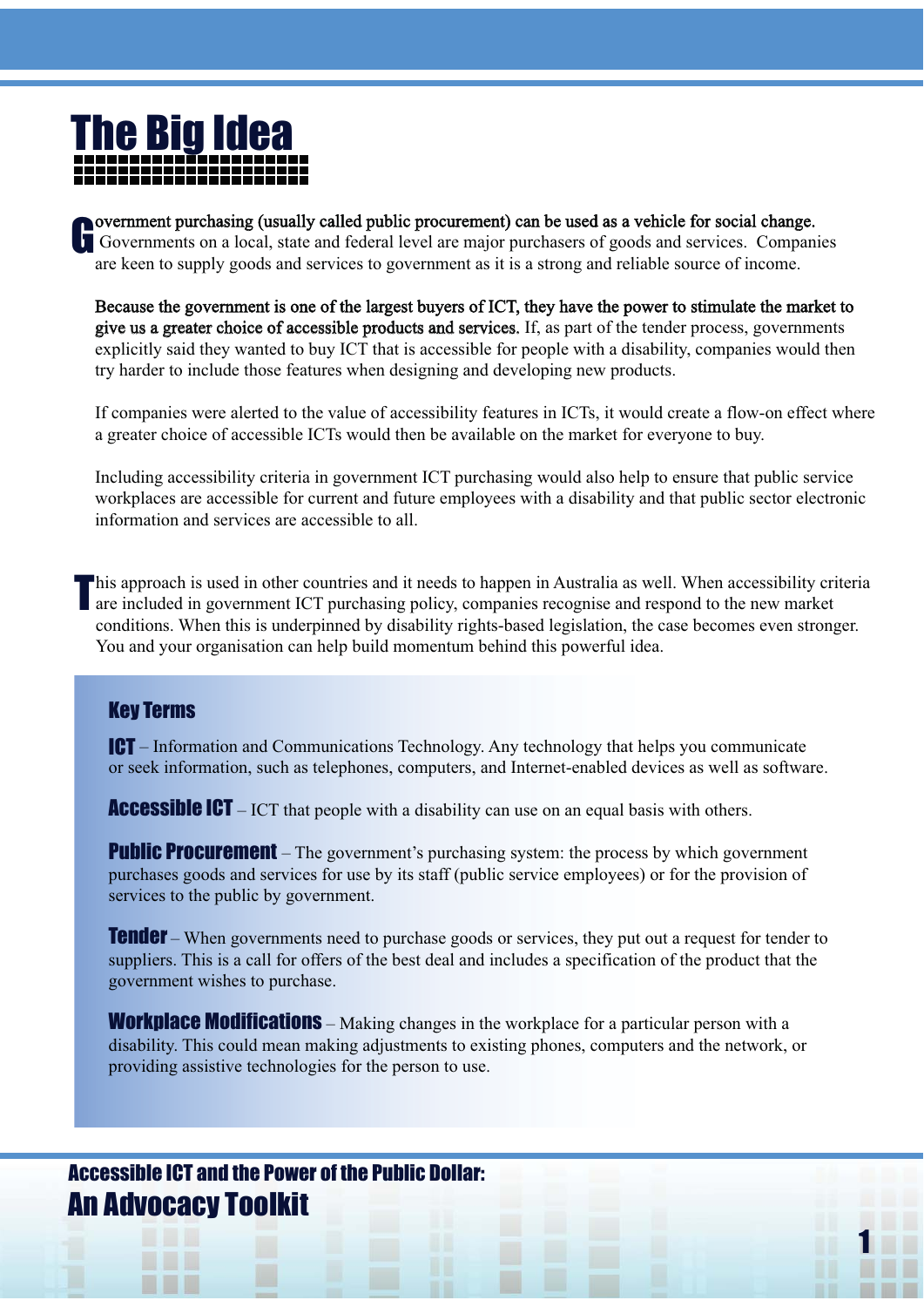### Why the government should introduce mandatory accessibility criteria

- The government can use its purchasing power to make the market meet unmet demand for accessible products.
- Other countries are beginning to do this and there is a risk that Australia could become a dumping ground for inaccessible products that governments overseas will not buy.
- The government can use it as a strategy for meeting its social and human rights obligations by improving employment opportunities and accessibility of services for people with a disability.

# Why it is important

- **III** leads to greater awareness in industry about accessibility
- **n** means better alignment in Australia with international accessibility trends
- **THE means a more streamlined workplace approach to ICT accessibility**
- **III** leads to more accessible products on the market

### What needs to happen

The report Accessible communications – tapping the potential of ICT public procurement by Will Tibben and Gunela Astbrink looks at examples of best practice around the world and recommends the next steps for Australia in the short-term (within one year), medium-term (two to four years) and long-term (four to six years). You can read the full report at www.accan.org.au/publicprocurement.

An important part of the recommendations is the participation of disability and consumer advocacy organisations.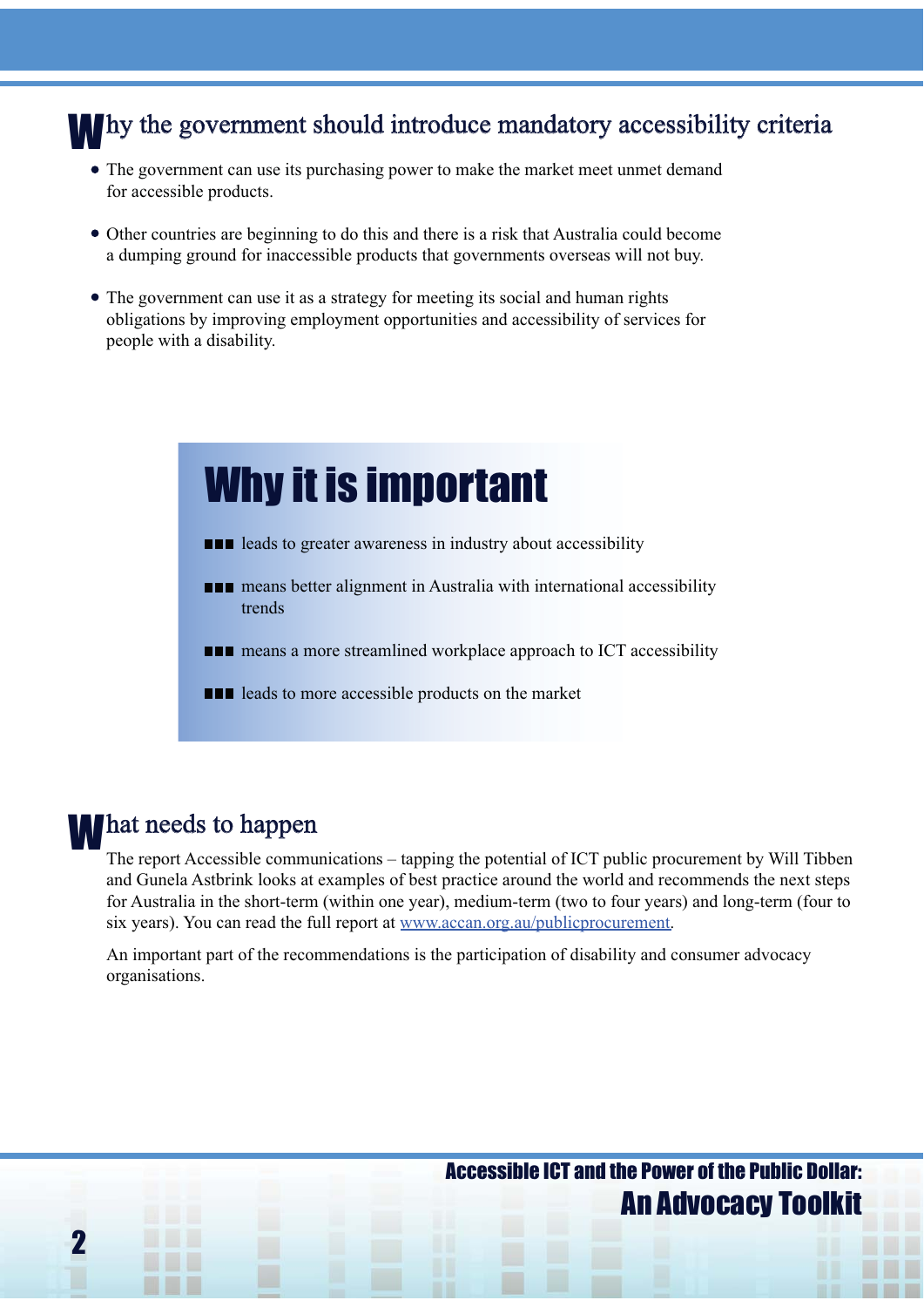### Short-term

Rec. 1 Representatives from disability groups work to promote understanding of accessibility issues in ICTs in relation to public procurement. To support that work, ACCAN be requested to initiate a workshop of key consumer and disability advocates.

Rec. 2 A roundtable be organised of key stakeholders from government, industry and the disability sector to discuss the issue of ICT accessibility criteria for public procurement in Australia. Key stakeholders are Department of Finance and its Australian Government Information Management Office (AGIMO), Australian Human Rights Commission, Australian Public Service Commission and ACCAN.

Rec. 3 Disability representatives use the Advocacy Toolkit to encourage local, state and federal politicians to lobby for public procurement of accessible ICT and for the Productivity Commission to undertake a cost-benefit study on the incorporation of accessibility criteria in ICT public procurement.

Rec.4 An online resource be established to promote information sharing about the latest international developments of accessibility criteria in ICT public procurement.

### Medium-term

Rec. 5 Disability and consumer advocacy groups consider options for developing training programs to build and broaden the knowledge and skills base of disability advocates when representing their constituents on technical committees such as for accessibility guidelines in public procurement. Government funding be made available to support these programs.

Rec. 6 Recognition be given to expertise in accessibility and universal design by professional bodies such as the Australian Computer Society (ACS) and the Institute of Electrical and Electronic Engineers (IEEE).

Rec. 7 University and TAFE courses integrate accessibility and universal design in their teaching of relevant web design and computing courses.

Rec. 8 Accessibility criteria and relevant assistive technologies be explicitly recognised in corporate and government ICT testing regimes.

Rec. 9 The Australian Human Rights Commission establish a universal design information program based on specified areas for future action in the Commonwealth Government's National Disability Strategy<sup>1</sup>. The Commission be provided with additional resources to take on this role that includes developing or adapting existing information material to build understanding of ICT accessibility among government departments and industry.

<sup>1</sup> www.fahcsia.gov.au/sa/disability/progserv/govtint/nds\_2010\_2020/Pages/default.aspx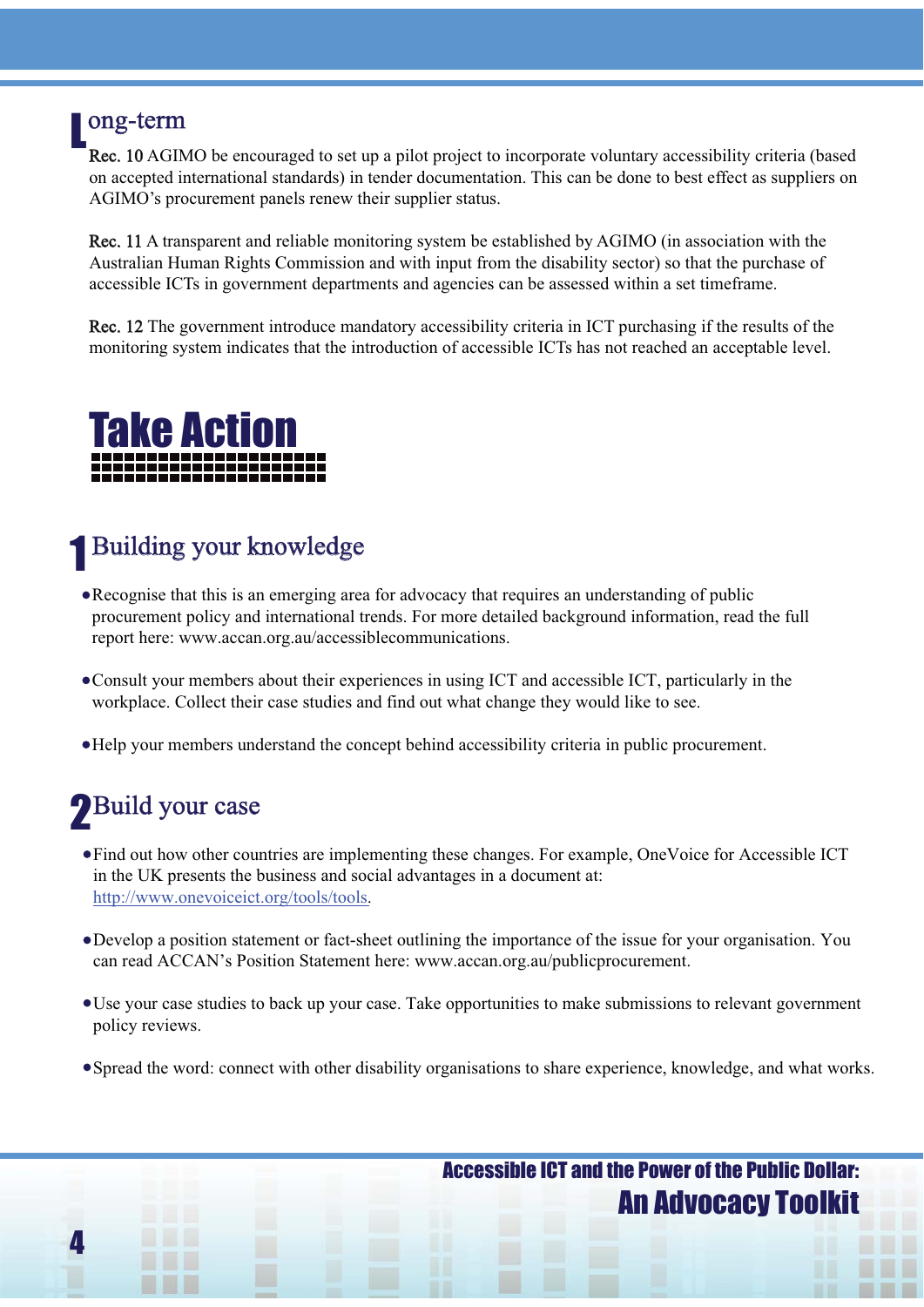# 3Make your case!

- Use the information you have to raise the issue with politicians, advocacy groups, members or clients you regularly collaborate with.
- Send a letter to local, state, and federal politicians from all parties with your position statement or using the template provided.
- Request a follow up meeting with each politician to explain the issue further and ask for their perspective.
- At the meeting ask politicians what steps they will take to ensure government procurement includes accessibility criteria.
- Keep the discussion alive. Use the media, social media and your member networks to publicise strong case studies, link up with other organisations and keep the pressure on your contacts in government.
- Keep a look out for opportunities to express your views in a national roundtable on government ICT purchasing with key stakeholders including politicians, government officials, and suppliers.

# Understanding Accessible ICT and the Power of the Public Dollar <u>==================</u>

### What is the background?

Accessibility criteria in government ICT purchasing were first used in the USA as a method to improve employment opportunities of US public servants with disabilities. There was an amendment in Section 508 of the Rehabilitation Act stating that government employees with a disability should have the same access to office equipment as any other government employee. To do this, office equipment that was purchased by the government needed to be more accessible. The US federal government required all its departments and agencies to use accessibility criteria when putting out a tender for the supply of computers and phones. The criteria are called the Section 508 Guidelines. These Guidelines have recently been updated with some sections closely aligned with international W3C Web Content Accessibility Guidelines (WCAG) version 2. Large companies that strive to meet the Section 508 Guidelines may require their own suppliers to also meet these criteria thus creating a domino effect of accessibility.

The European Union, with 27 member countries, has also stated that accessibility criteria should be included in government purchasing. They have taken a slightly different approach to the USA by using the European standards organisations to write guidelines that take into account the Section 508 Guidelines. It is called Mandate 376. Future European legislation may make the guidelines mandatory. This standards work is under way and will include a toolkit to help suppliers of ICT goods and services to better understand what is involved with supplying products with accessible features.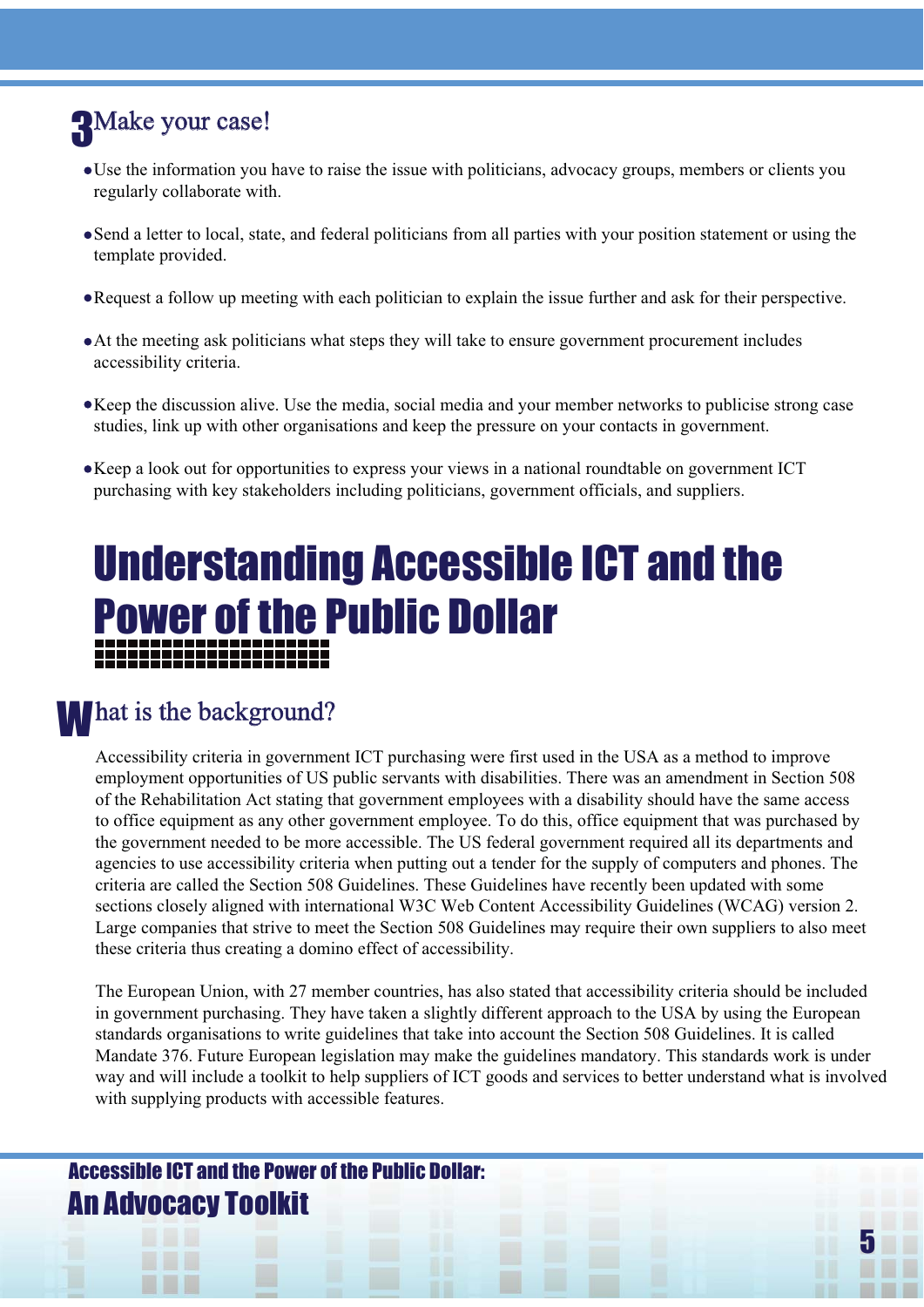### What is happening in Australia

Australia does not have any accessibility criteria in its government ICT procurement policies. The number of people with disabilities employed by the Federal Government has been going backwards. The percentage of people with disabilities employed in the Commonwealth public service went from 5.5% in 1996 to  $3.1\%$  in 2010.<sup>2</sup>

However, Australia does have a Website Accessibility National Transition Strategy. This Strategy means that all government departments and agencies must have accessible websites to Level AA of the Web Content Accessibility Guidelines (WCAG) version 2 by the end of 2014. The government also is encouraging its departments and agencies to make sure any documents in PDF follow accessibility guidelines. Australia is in an odd position of supporting WCAG 2.0 but not accessibility criteria in public procurement.

Because many other countries are either preparing for accessible public procurement or have already introduced it, Australia can learn from their successes and failures and then introduce the best mechanisms for compliance to the public procurement system.

#### loving from market failure to social action

There are two key arguments for including accessibility criteria in government ICT purchasing. One is the economic argument and the other is the human rights and social justice approach. For public procurement policies to have real outcomes for ICT consumers with a disability, advocates should consider a balance of both approaches.

#### The Economic Approach

#### Free market economics

Free market economics has been a hallmark of Australian government policy from the late 1980s. The assumption is that demand for goods and services naturally leads to greater availability of those goods and services. However the demand for accessible ICTs has not actually led to greater availability of these products in Australia. This is a market failure.

#### Market Failure

"Market failures occur when markets do not allocate goods and services in a way that maximises the overall welfare of the community" 3

Because Australian government policy tends to take a free market approach, governments in Australia have generally shied away from interfering with market failure. For example, government addresses accessibility issues by employees with a disability through a workplace modification program which funds assistive technologies for individual employees. The challenge is that this requires particular expertise in assistive technology on the part of disability employment providers and IT staff in each agency. People with a disability report that workplace modification programs have not adequately met their needs.

 $2$  Australian Public Service Commission, 2010

<sup>3</sup> A Productivity Commission Issues Paper on Climate Change Adaptation http://www.pc.gov.au/projects/inquiry/climate-change-adaptation , p.7.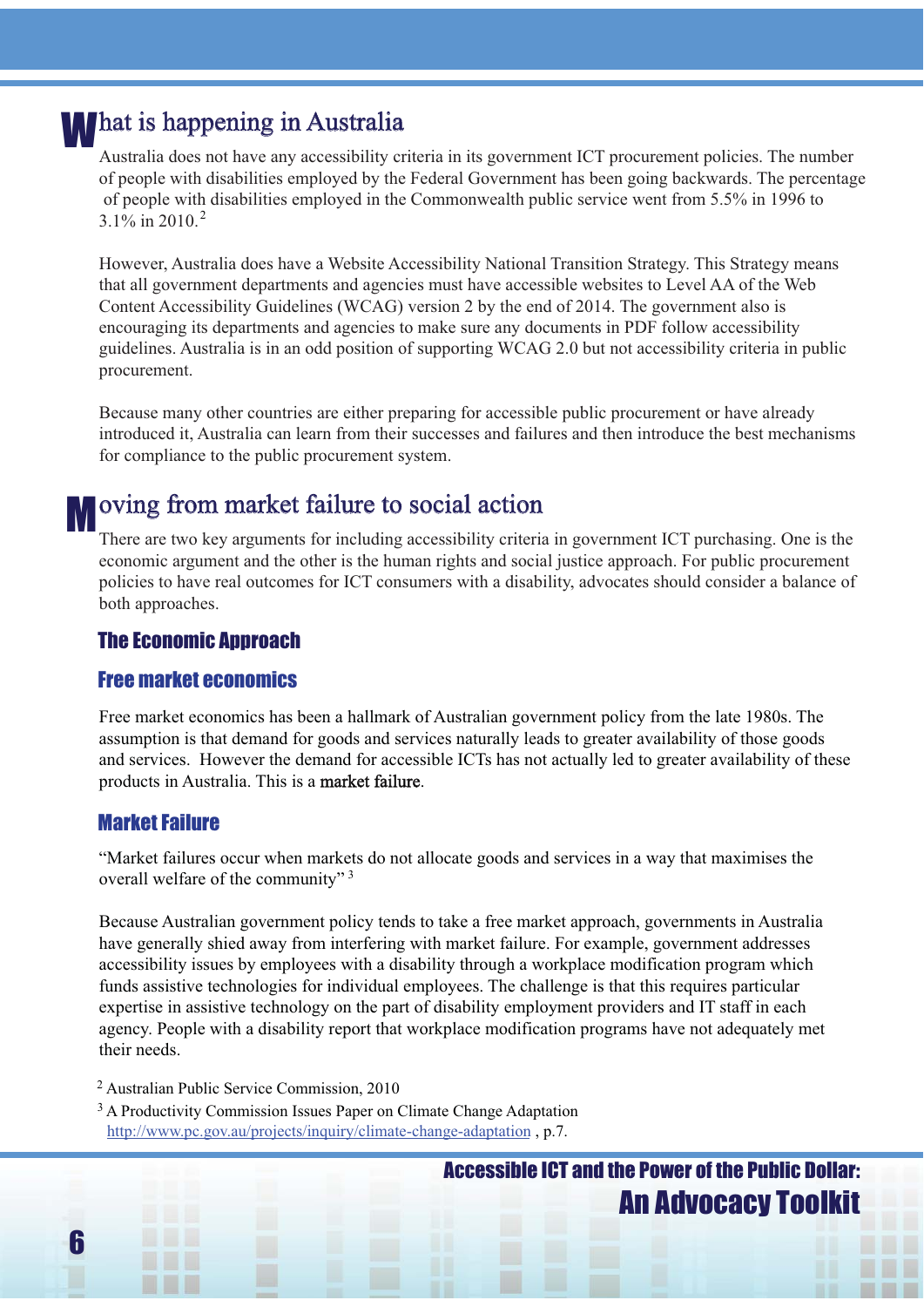#### Market Failure cont.

Focus group findings indicate a strong frustration by people with disabilities working in the public service. A respondent stated that "good people leave the public service because they are demoralised – not getting support for equipment, there is inaccessible software and promises to change work practices which do not occur".

Right now, there is a perception among government stakeholders that there is no need to include accessibility criteria in its purchasing policy. Reasons may be perceived high costs, limited demand, and the perception that workplace modifications are adequate and cost-effective. The failure builds on itself when there are even less people with disabilities employed in the public service and thus the perception pervades that there is little demand for accessibility features in the ICT that the government procures.

#### Unmet demand

Unmet demand is an issue. Industry (and government) in Australia may not be aware of the advantage in having accessibility (and more user-friendly) features built into products. In contrast, Japan with a rapidly ageing population, recognises the value of technology for social benefit. One of the major telecommunications companies, NTT, has successfully sold 14 million Raku Raku phones designed for the older age brackets but these are more generally popular because of their user-friendly features. Telstra, after years of consumer lobbying, designed and developed a mobile phone called the EasyTouch Discovery with features attractive to older people and this was the second highest selling mobile phone for the Christmas season of 2008, thus indicating a larger market than was originally envisaged.

#### A business case

There is a growing realisation that there is a business case for advancing ICT accessibility. Companies are starting to see an opportunity to gain consumer segments in a crowded market place thus meeting unmet demand. This is illustrated by the Business Taskforce on Accessible Technology and the OneVoice for Accessible ICT Coalition which in 2009 surveyed over 300 corporations in the UK on ICT accessibility. The study found that investing in accessible ICT met the following key business goals:

- Reach new markets
- Maximise employee engagement and productivity
- Provision of high quality products and services
- Improve supply chain management
- Build partner and community relations
- Minimise risk of legal action<sup>4</sup>

 $4$  Accessible ICTs – Benefits to Business and Society, p. 3 at http://www.btat.org/why-accessible-technology/business-case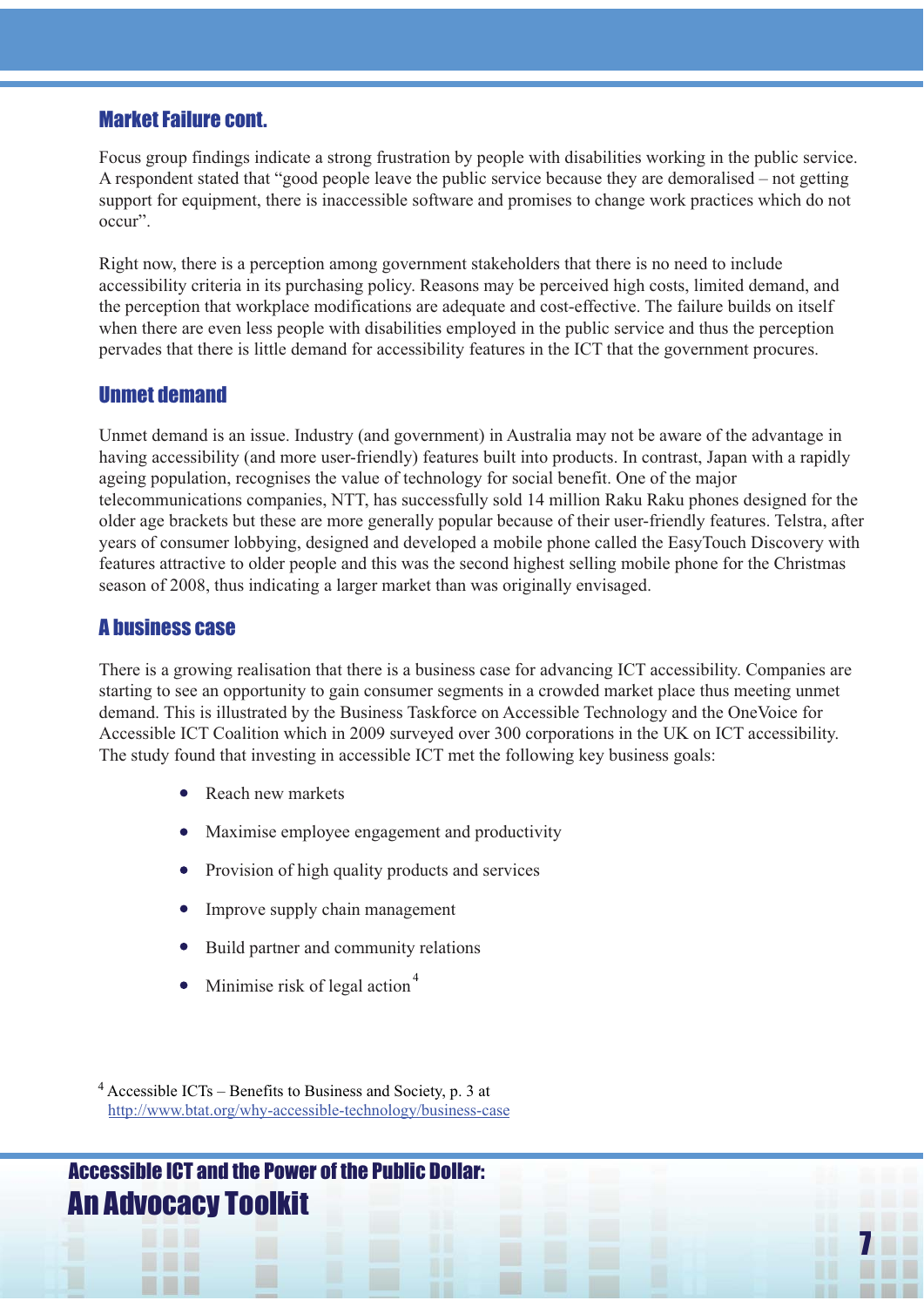#### A business case cont.

The Business Taskforce on Accessible Technology established an Accessible Technology Charter in November 2011.<sup>5</sup> This sets out 10 commitments that corporations should follow so that ICT accessibility is embedded throughout the organisation including HR, policy, staff awareness, employee workplace adjustments and procurement. There were 17 launch signatories including Cisco, Fujitsu, Microsoft and Oracle.

In Australia, the Australian Network on Disability (AND) works in partnership with the UK Business Taskforce to provide expert advice and services on disability to employers, government representatives and industry bodies. It is promoting the Accessible Technology Charter in Australia.

In the US, companies that were first spurred on by cases of legal complaint against them are now seeing that they can make money by making more accessible products for people with disabilities and older people. Apple and Microsoft have included accessibility features in their general products and this has made their products very popular with people with disabilities.

#### Universal or Inclusive design

Universal design or inclusive design is the concept of designing products and services for a wider section of the community based on seven key principles. It has the benefit that products may be more accessible not only for persons with disabilities, but for people who want to use more user-friendly technology. It also means that devices do not have to be retrofitted for accessibility. This is more effective and reduces costs significantly if the product can be mass-marketed.

#### Cost argument

The cost argument for any government spending is central to the government's need to ensure that taxpayers are not overly burdened. Therefore, the key tool for evaluating tenders is value for money.

Some products with accessibility features may be more expensive at the outset but the "whole of life" concept (or Total Cost of Ownership) needs to be considered as well. If the product does not initially have accessibility features and these have to be added later, this increases its cost. Graeme Innes of the Australian Human Rights Commission states that products can only be fit for purpose if they are accessible.

Building in accessibility criteria in government purchasing reduces the uncertainty of suppliers who may have products with accessibility features but are fearful of being undercut on price. They may not even list these features as options if they have not been specifically requested in tender documents.

User satisfaction also needs to be considered. If products have poor user interfaces, they will be more difficult to learn to use effectively, thus reducing the productivity of employees. As a general rule, products with accessibility features also tend to be more user-friendly.

5 http://www.btat.org/charter

 $6$  http://www.universaldesign.ie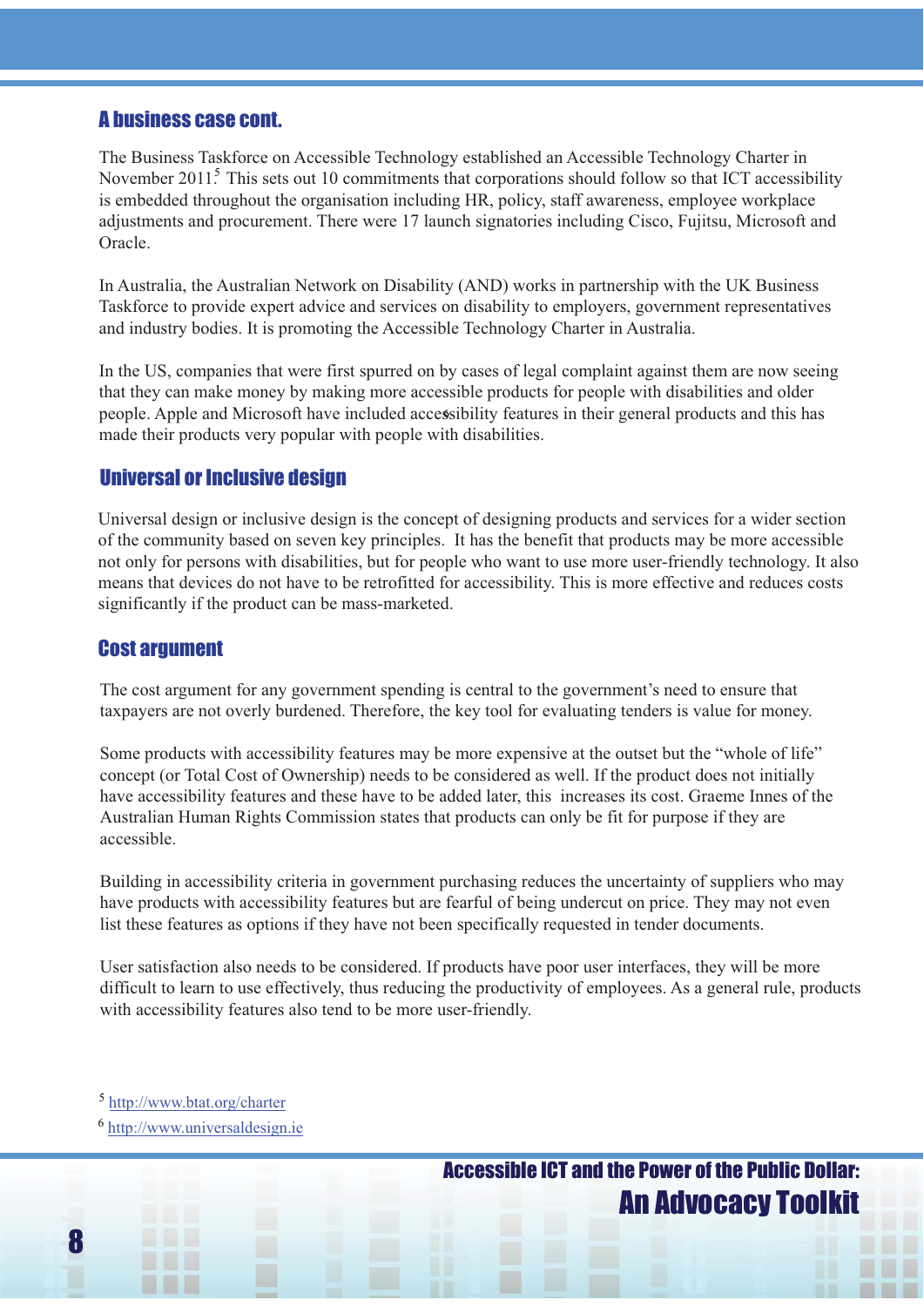#### The Human Rights & Social Impact Approach

This argument is "priceless". Government mandating accessibility features in the products it buys sends a clear message that this is important from a social impact perspective. Government can act as a role model in building an inclusive society by demonstrating its commitment to accessibility in its own workplaces and using its buying power to build increased awareness of accessibility among industry.

Based on international findings, information material has a very important part to play in working with suppliers to educate them on the social impact of improving accessibility.

#### Accessible Worplaces

With a more accessible workplace, it may mean that people with disabilities will find it easier to obtain work in the public service. Their work may be more effective because the hardware and software is suitable for them right from the start. It is encouraging, for example, that the ACT public service has Dragon Dictate on its network system for use by any employee.

Microsoft states: "Accessible technology helps businesses keep great employees, recruit from a larger pool of candidates, and enhance team collaboration and communication among all employees—including those with disabilities."<sup>7</sup>

#### Australia's Human Rights Obligations

Australia has signed and ratified the UN Convention on the Rights of Persons with Disabilities. Article 9 is on accessibility and its section 2(g) commits Australia to providing access to ICTs at an early stage, at affordable costs and section 2(h) commits Australia to promoting the design, development, production, and distribution of accessible ICTs.

The Australian government has responsibility for ensuring that it abides by these Articles. One key way is for it to stimulate the design, development, production and distribution of ICT (at an affordable cost) by mandating accessibility criteria in its own purchasing policy.

7 The Business Value of Integrating Accessible Technology into Business Organizations. Microsoft: http://www.microsoft.com/enable/business/value.aspx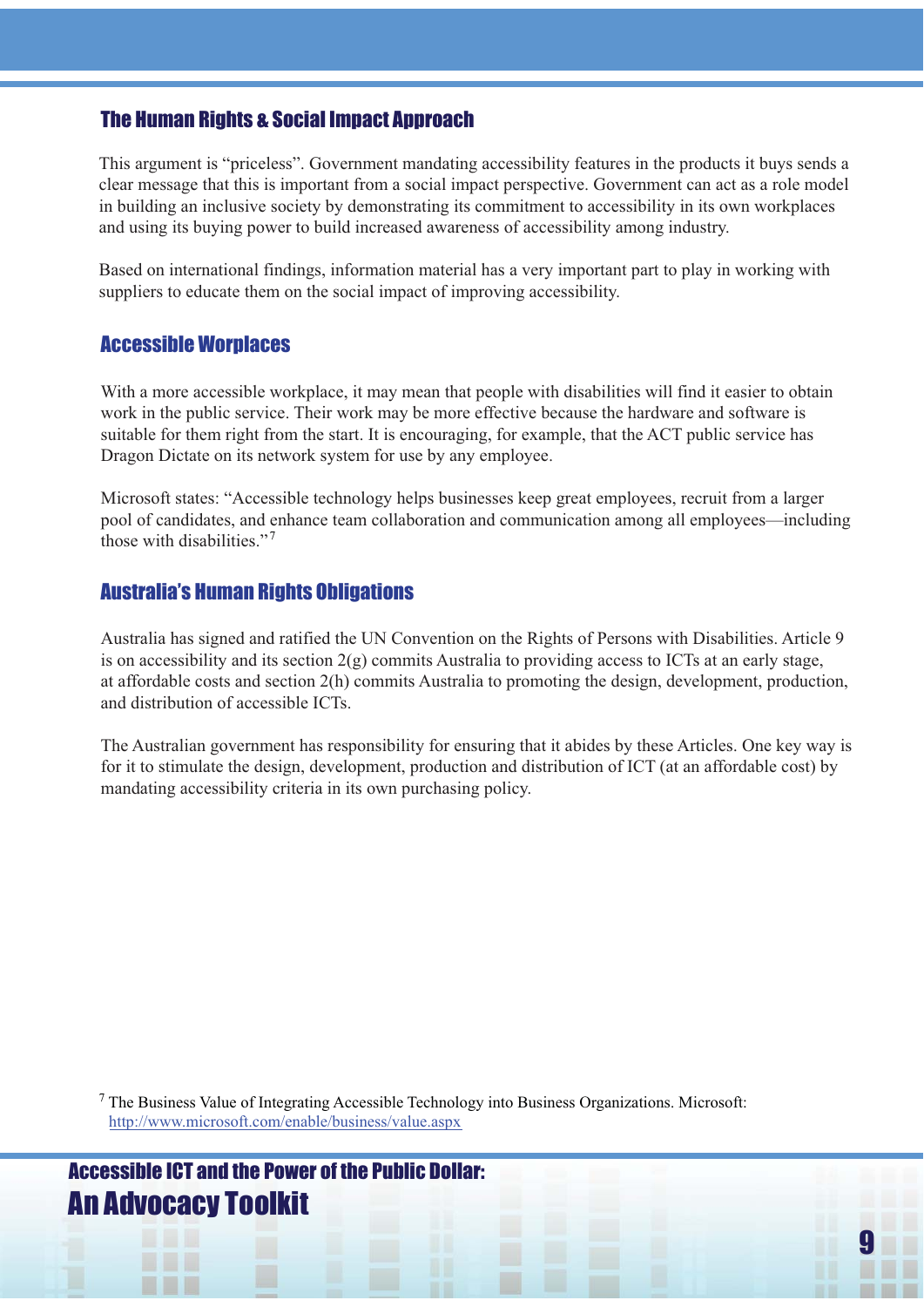## The Key Stakeholders

CCAN (Australian Communications Consumer Action Network) "is the peak body that represents all consumers on communications issues including telecommunications, broadband and emerging new services. We provide a strong, unified voice to industry and government as we work towards availability, accessibility and affordability of communications services for all Australians." A

http://www.accan.org.au

GIMO (Australian Government Information Management Office) "works across government to maintain Australia's position as a leader in the productive application of information and communications technologies to government administration, information and services." A

It administers government purchasing programs and policies.

http://www.finance.gov.au/procurement/index.html

It also administers the Web Accessibility National Transition Strategy

http://www.finance.gov.au/publications/wcag-2-implementation/index.html

ustralian Human Rights Commission leads "the promotion and protection of human rights in Australia by: A

- making human rights values part of everyday life and language;
- empowering all people to understand and exercise their human rights;
- working with individuals, community, business and government to inspire action;
- keeping government accountable to national and international human rights standards;
- securing an Australian charter of rights."

http://www.humanrights.gov.au

**Australian Public Service Commission** "promotes good practice in managing people, supports leadership and learning and development in the Australian Public Service (APS), fosters ethical leadership and learning and development in the Australian Public Service (APS), fosters ethical behaviour and workplaces that value diversity." In 2006, it released a report, Employment of People with Disability in the APS discussing methods to increase employment opportunities.

http://www.apsc.gov.au/abilityatwork/introduction.htm

epartment of Finance. One of its key business groups is AGIMO. The Department sets overall policy for government finance. D

http://www.finance.gov.au/about-the-department/index.html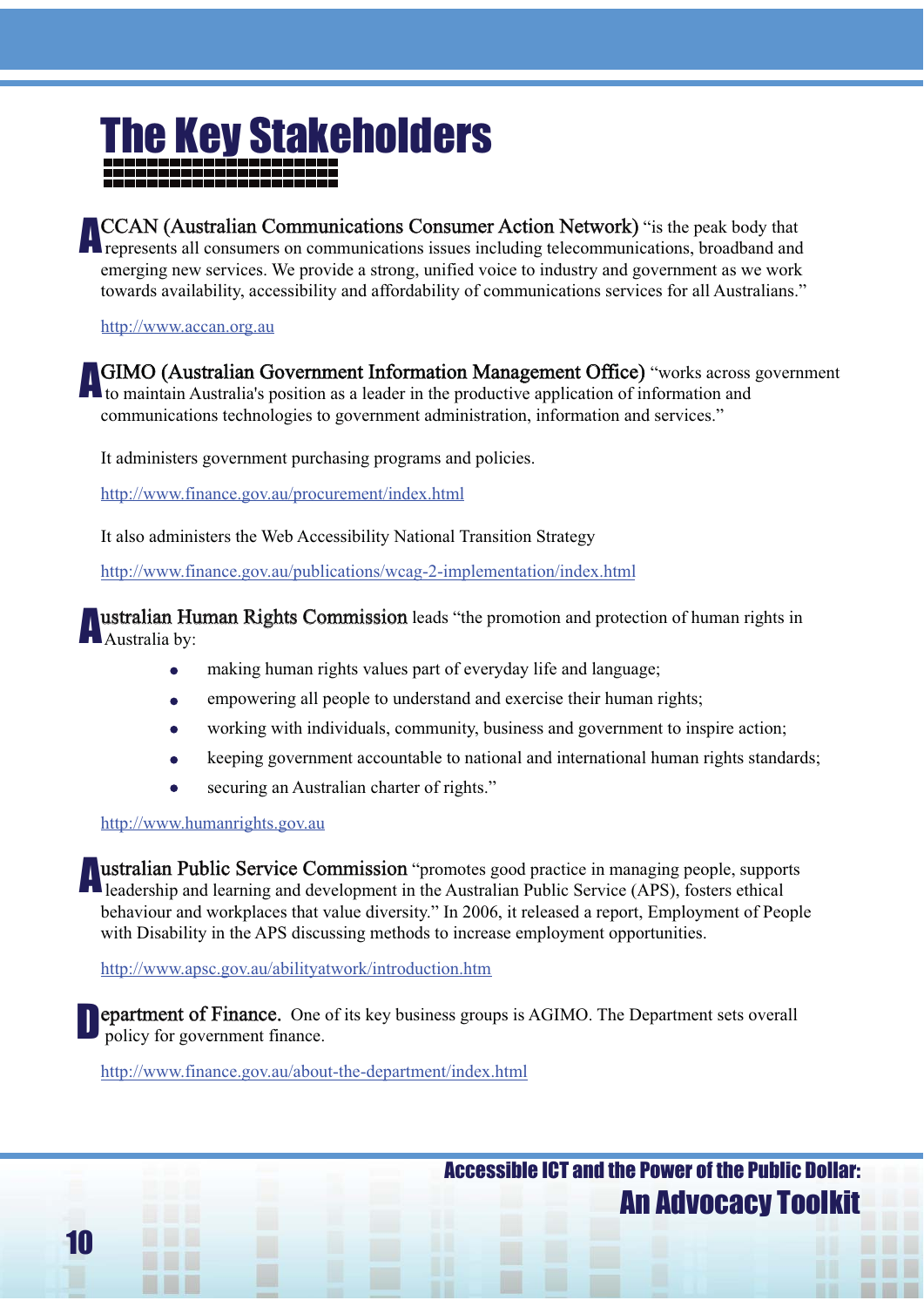# **Notes**

Accessible ICT and the Power of the Public Dollar: An Advocacy Toolkit

E

**HEL** 

n din

**HELE**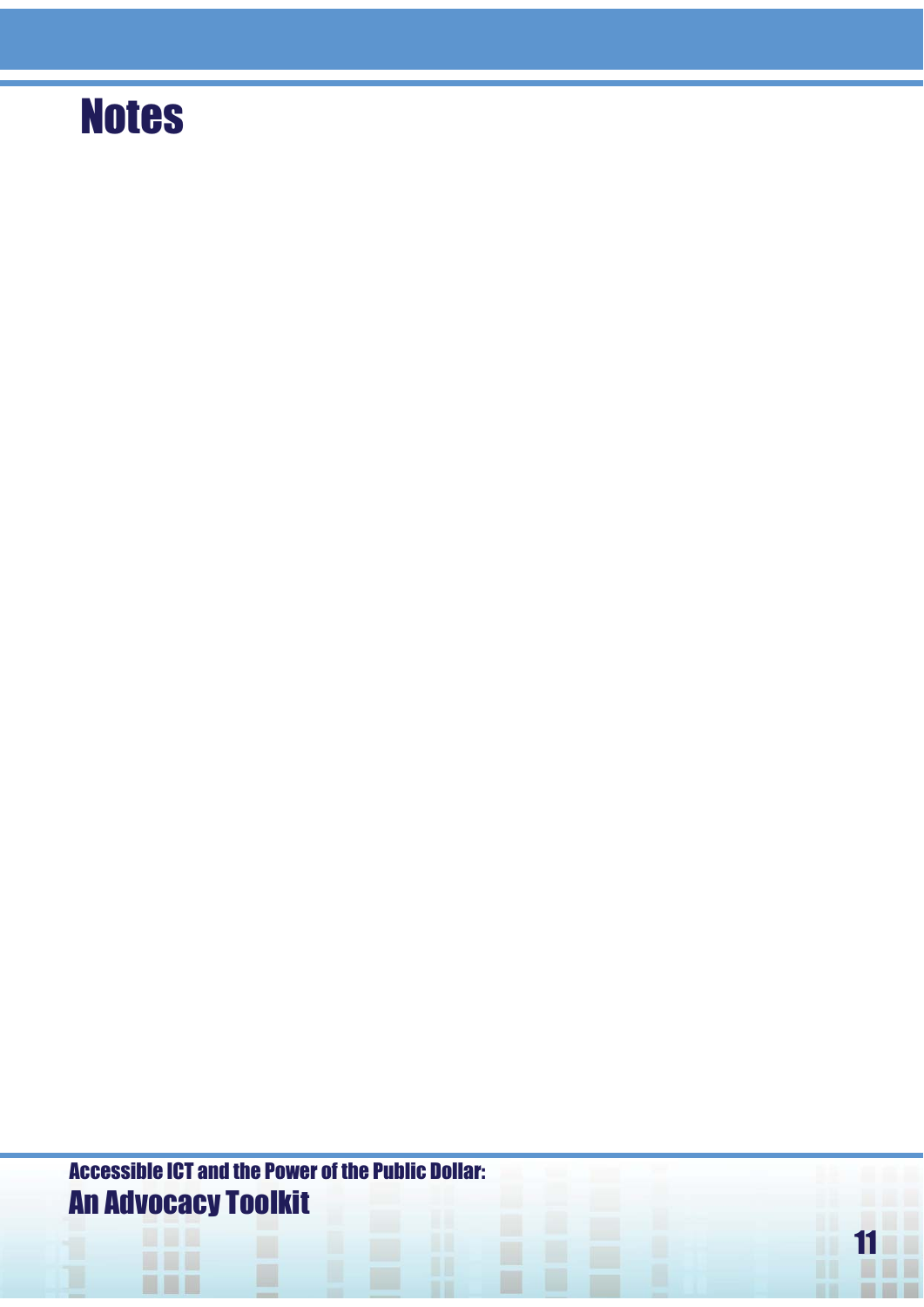Accessible ICT and the Power of the Public Dollar: An Advocacy Toolkit 

Æ

H

H.